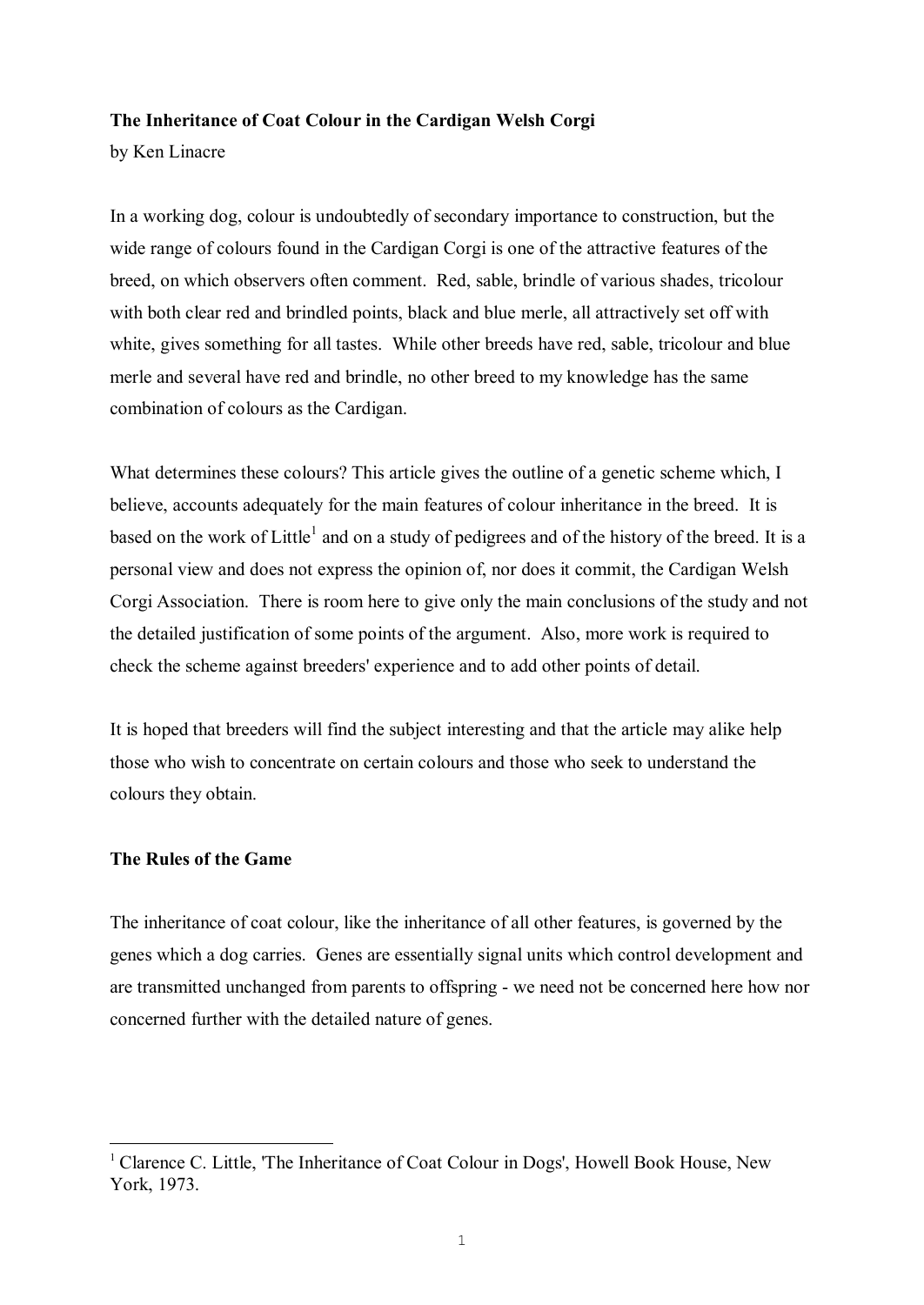A dog carries two genes relating to each single inherited feature. It receives one from each parent (irrespective of sex<sup>2</sup>) and transmits one to each offspring (again irrespective of sex). The two genes may be the same or different. Different genes produce differing forms of the feature (for example short and long coats). If the two genes are the same, the dog shows the feature in the form these genes dictate, and transmits only that form. If the genes are different, then the dog will show the feature in the form dictated by one of the genes, which is said to be dominant with respect to the other, which is recessive: however, the dog transmits the feature in both forms. The diagrams below show this pattern of inheritance, considering crosses between animals carrying genes represented by  $\bullet$  and  $\otimes$ , where  $\bullet$  is dominant over  $\otimes$ .

There are three possible gene pairs:

- $\overline{\bullet}$   $\bullet$  shows the feature in the  $\bullet$  form
- $\otimes$  shows the feature in the  $\bullet$  form but transmits both the  $\bullet$  and  $\otimes$  form
- $\otimes$   $\otimes$  shows the feature in the  $\otimes$  form.
- A.  $\bullet \bullet x \bullet \bullet$  can produce only  $\bullet \bullet$
- B.  $\otimes \otimes$  x  $\otimes \otimes$  can produce only  $\otimes \otimes$
- C.  $\bullet \bullet x \bullet \otimes$  can produce the following gene pairs, using one gene in turn from each parent



D.  $\otimes$  x  $\otimes$  can produce the following gene pairs, using one gene in turn from each parent



(N.B.  $\bullet \otimes$  and  $\otimes \bullet$  are identical)

i

In this article we will refer to genes which relate to the control of the same inherited feature as being in the same group.

 $2$  This is in general true, but the inheritance of some features is linked to sex and differs in the male and female. However, colour inheritance in the dog is not sex-linked.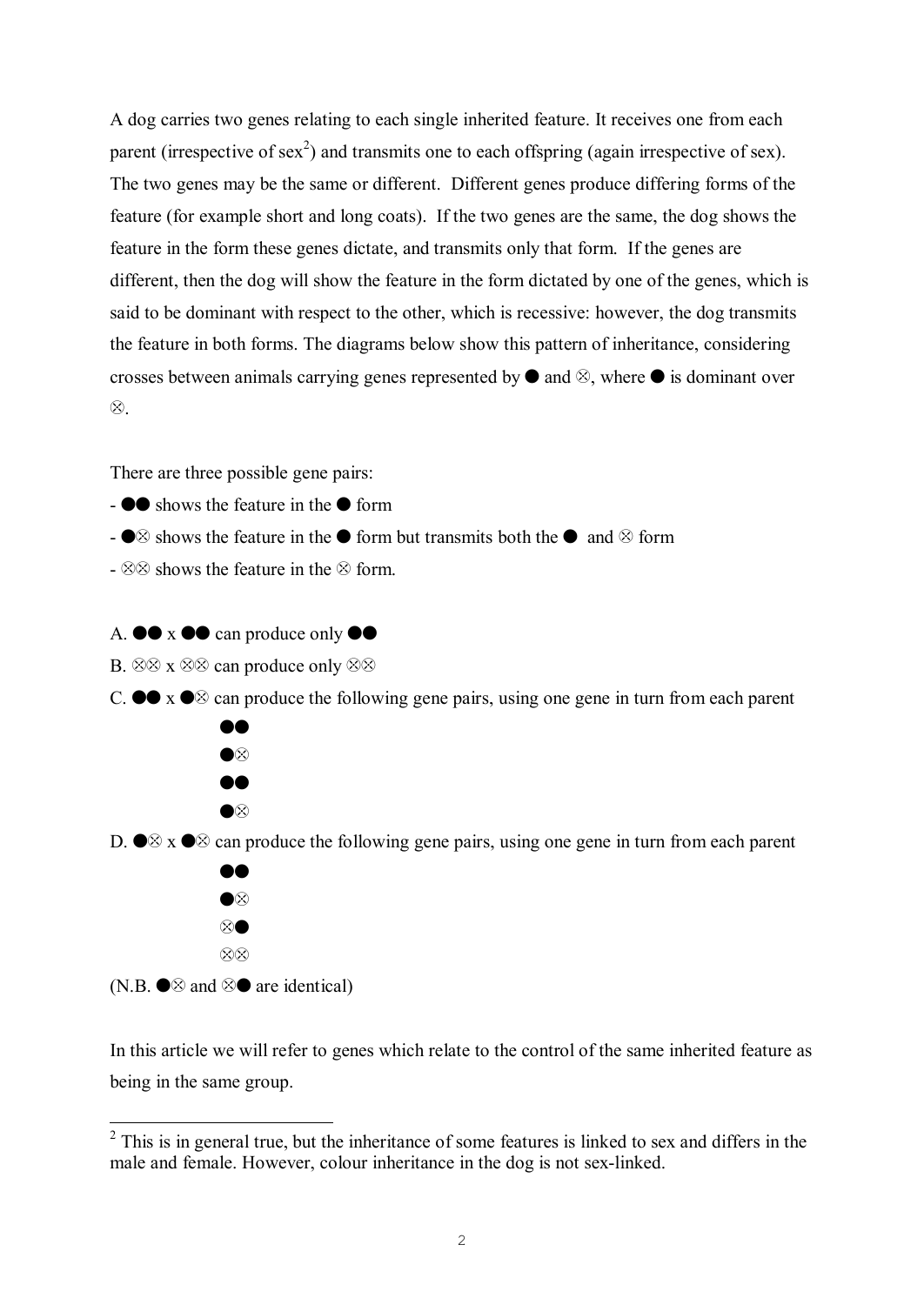The complication of this simple pattern in colour inheritance arises from two causes.

- We have to consider several groups of genes to describe the range of colours and patterns of inheritance we observe.
- There are several different genes in some groups, though any one animal carries only two (which as we have seen may be the same or different) from the range present in the breed.

# **The Genes which Matter In Determining Colour in the Cardigan Corgi**

In the Cardigan Corgi we have to consider five groups of genes to account for the main features of coat colour.

- The A group and the E groups interact, and control the basic colour patterns found in the breed - red, brindle, and tricolour.
- The S group controls the white markings.
- The T group controls the ticking with colour that we see on the white paws and noses in some dogs.
- The M group controls the merle pattern, which is a modification of the basic tricolour pattern.

There are other groups of genes which control some of the colours found in other breeds. The Cardigan carries only the 'normal' gene in these groups and not the variant gene, and these groups need not be considered further in relation to the Cardigan Corgi.

## **The A and E Groups**

The A and E groups control the distribution of dark (black) and light (red) pigment in the coat. The interaction between the groups is particularly important. In the Cardigan there are two genes operative in the A group:  $a^y$  restricts the formation of dark pigment and  $a^t$ produces the 'tan point' pattern, i.e. leaving tan on the face and eyebrows, chest and lower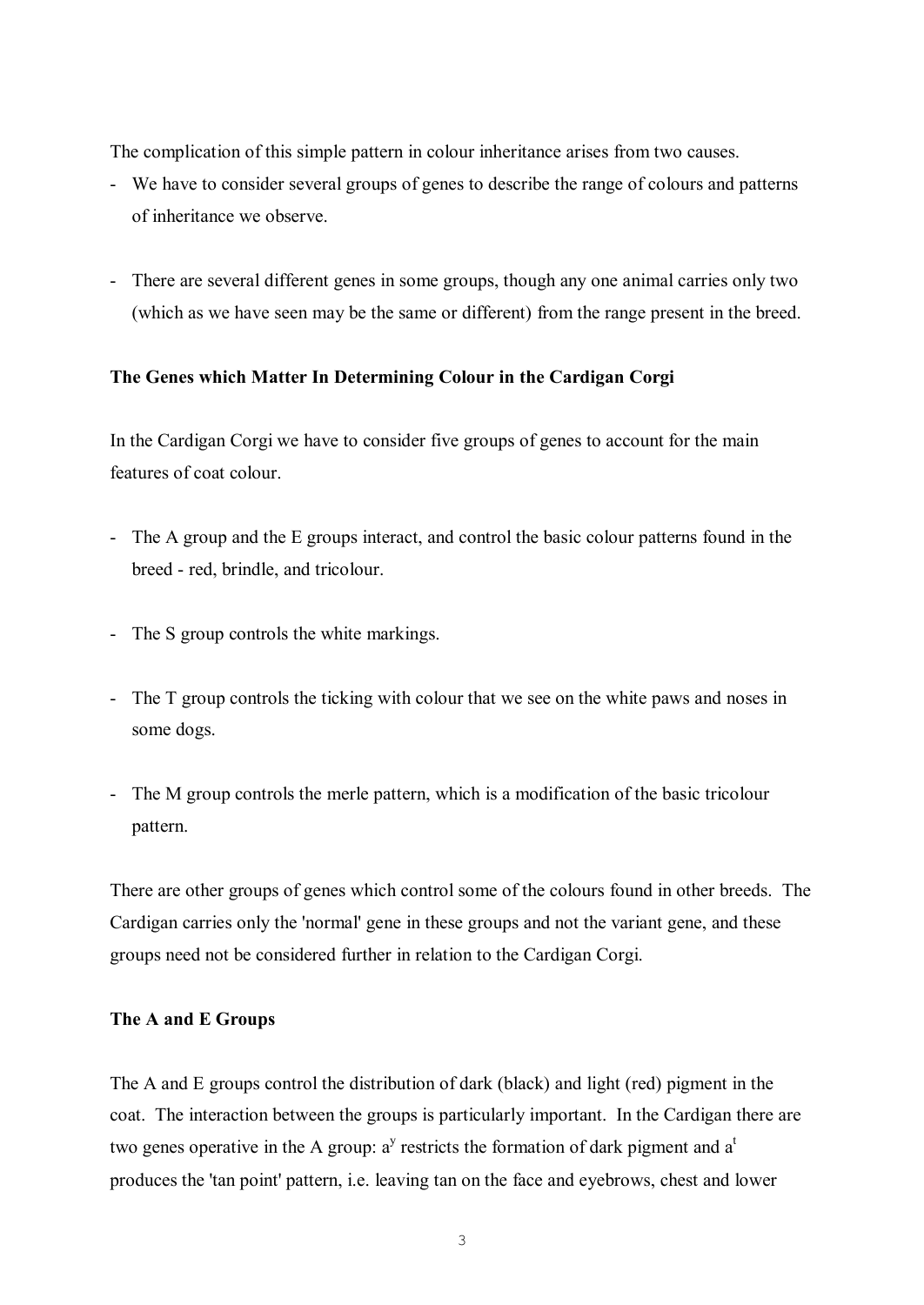legs:  $a^y$  is dominant. In the E group, two genes are operative: E allows the full extension of dark pigment according to the control of  $a^y$  and  $a^t$ ,  $e^{br}$  allows the dark pigment to appear as brindle markings. Using these four genes we can account for the basic coat colours, as follows. We can distinguish nine patterns of coat colour - several produce the same appearance, but the dogs transmit different colours to their offspring.

| $a^y a^y E E$                                                 | This gives a red - or $tan - dog$                                                                                                                                           |
|---------------------------------------------------------------|-----------------------------------------------------------------------------------------------------------------------------------------------------------------------------|
| $a^y a^t E E$                                                 | This gives a red or sometimes sable dog, who can produce tricolour offspring<br>(because he transmits $a^t$ )                                                               |
| $a^t a^t E E$                                                 | This produces a tricolour with clear red points                                                                                                                             |
| $a^{y}a^{y}Ee^{br}$                                           | This produces a brindle, who can produce red offspring (because he transmits<br>E)                                                                                          |
| $a^ya^tEe^{br}$                                               | This produces a brindle who can produce red and tricolour offspring (because<br>he transmits E and $a^t$ )                                                                  |
| $a^t a^t E e^{br}$                                            | This produces a tricolour with brindling on the red points: it can produce red<br>offspring (because it transmits E)                                                        |
| a <sup>y</sup> a <sup>y</sup> e <sup>br</sup> e <sup>br</sup> | This produces a brindle dog, who will produce all brindle offspring (because he<br>transmits only $e^{br}$ )                                                                |
| $a^y a^t e^{br} e^{br}$                                       | This produces a brindle dog: all its offspring will show brindle (because it<br>transmits only $e^{br}$ ): it can produce tricolour offspring (because it transmits $a^t$ ) |
| a <sup>t</sup> a <sup>t</sup> e <sup>br</sup> e <sup>br</sup> | This produces a tricolour with brindling on the red points: all the offspring will<br>show brindle.                                                                         |

Because a dog receives one gene of each group from each parent the following simple rules follow:

4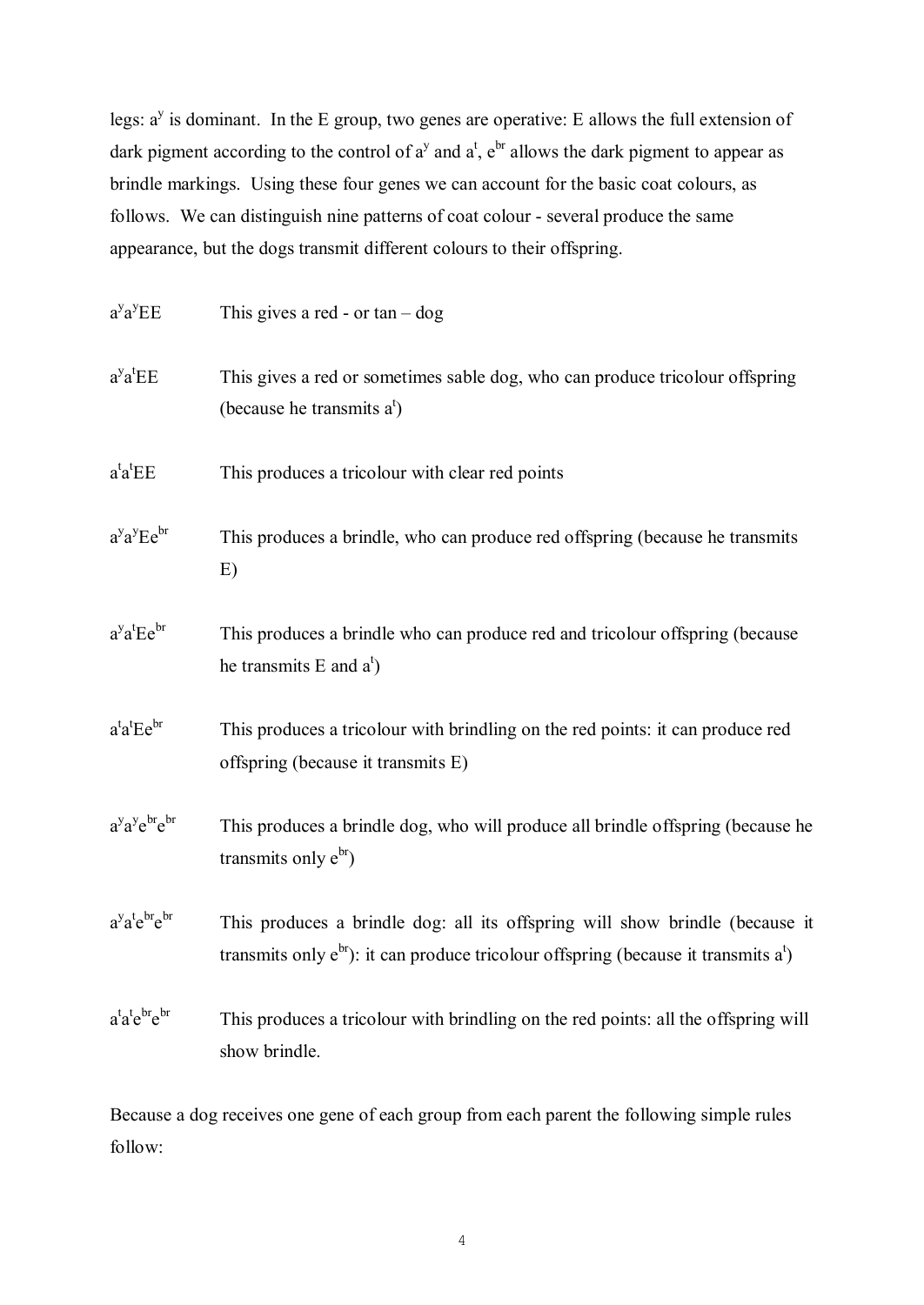- If one of a dog's parents was red, it must carry E and must be capable of producing reds (with a suitable mate)
- If one of a dog's parents was tricolour (with red or brindle points) it must carry  $a^t$  and be capable of producing tricolours (with a suitable mate)
- A brindle dog always has at least one brindle parent. (The breed history suggests only one or two exceptions to this, which require further investigation)
- Red may be carried through generations of brindles and tricolour through generations of brindles and/or reds
- It is necessary for a dog to produce only one red offspring to prove that it carries the E gene, or one tricolour offspring to prove that it carries the  $a<sup>t</sup>$  gene.

It is relatively simple, using these formulations and 'rules', to determine the genes in these groups carried by most of the well known dogs, both those with us today and those in the past. Consider their parents and more particularly their offspring. You should also be able, if you have sufficient data, to determine the formulation for your own dogs.

It is also quite simple, if the formulations for each dog are known, to predict what offspring might be expected from a mating. For each of the parents, one is concerned with four genes, two in the A group and two in the E group. To each offspring it transmits one gene from each group, and this pair may be selected in four ways. Hence in principle, there are sixteen possible formulations of the offspring. This is best illustrated by considering an example.

Consider the mating of the following dogs:

- $a^{\mathrm{y}}a^{\mathrm{t}}$ a brindle animal, capable of producing tris and reds
- $a^{\mathrm{y}}a^{\mathrm{t}}$ a red or sable animal capable of producing tris.

We may expect  $a^{y}a^{y}EE$  red  $a^{\mathrm{y}}a^{\mathrm{y}}$ red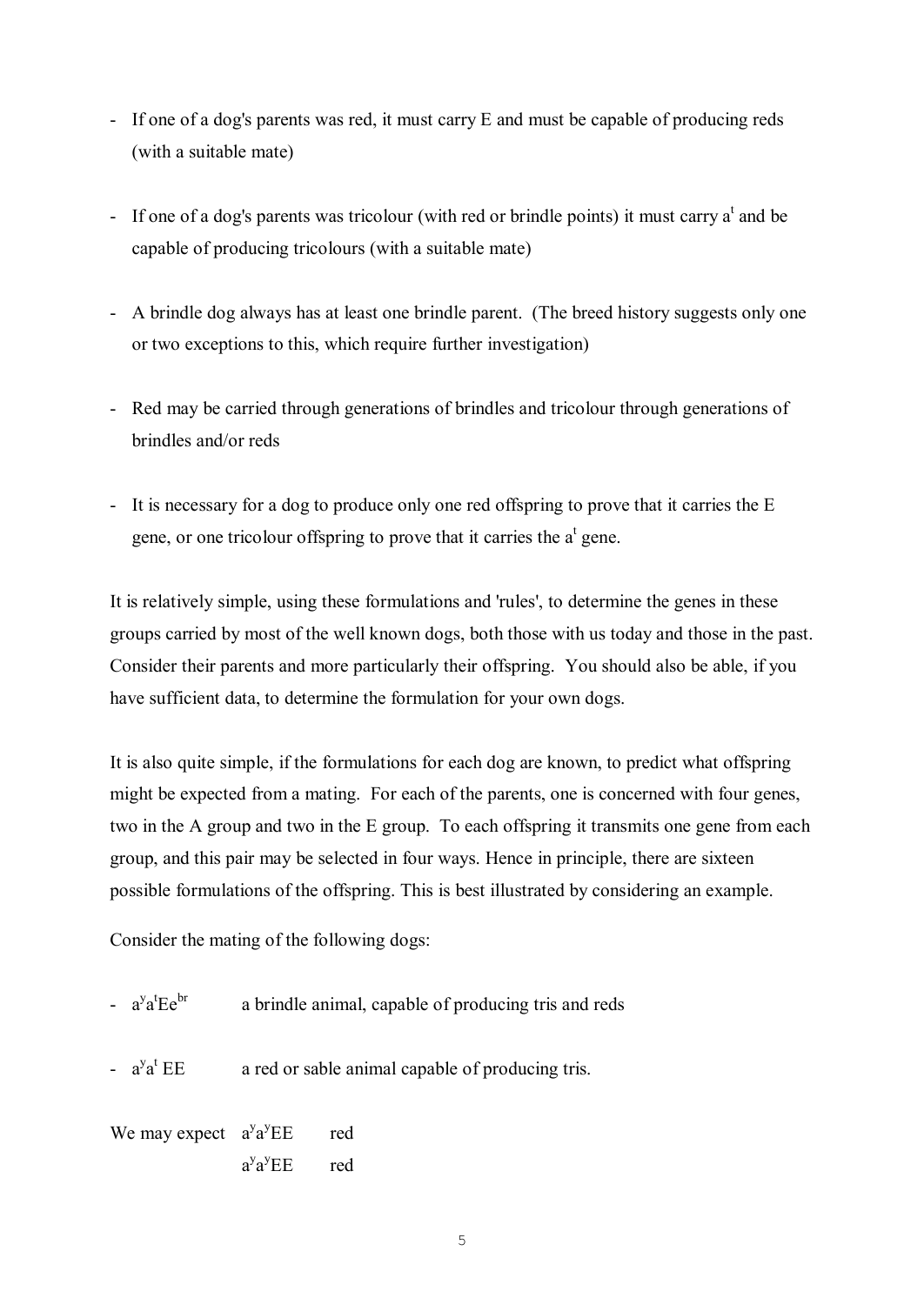| $a^ya^tEE$                               | red/sable         |
|------------------------------------------|-------------------|
| $a^y a^t$ EE                             | red/sable         |
| $a^y a^y E^{br}$                         | brindle           |
| $a^y a^y E^{br}$                         | brindle           |
| $a^ya^tEe^{br}$                          | brindle           |
| $a^ya^tEe^{br}$                          | brindle           |
| $a^ya^tEE$                               | red/sable         |
| $a^ya^tEE^{br}$                          | red/sable         |
| $a^t a^t E E$                            | red point tri     |
| $a^t a^t E E$                            | red point tri     |
| $a^ya^tEe^{br}$                          | brindle           |
| $a^{y}a^{t}Ee^{br}$                      | brindle           |
| $a^{\text{t}}a^{\text{t}}Ee^{\text{br}}$ | brindle point tri |
| $a^t a^t E e^{br}$                       | brindle point tri |

(It will be seen that some of the formulations are repeated in this case: this is because one of the parents carries identical genes in one group.)

One must bear in mind that while this exercise shows what puppies may result, it only indicates the chances that puppies of a certain genetic formulation may be expected. Thus, in this case, we have a six in sixteen chance of brindles, four in sixteen chance of red/sable and two in sixteen chance of red, red point tricolour or brindle point tricolour. But in a given litter of six to ten puppis, the ratios may be very different, and some possible variants may not appear at all.

While this scheme describes the basic colours in the breed one should add the following points in qualification.

- There are variations in the shades of red and — and this is particularly important - wide variations in the intensity of the brindle markings from very dark to very light shading. These features are governed by secondary groups of genes called modifiers. The inheritance of these features and the details of the modifier groups have yet to be determined and more work is required here.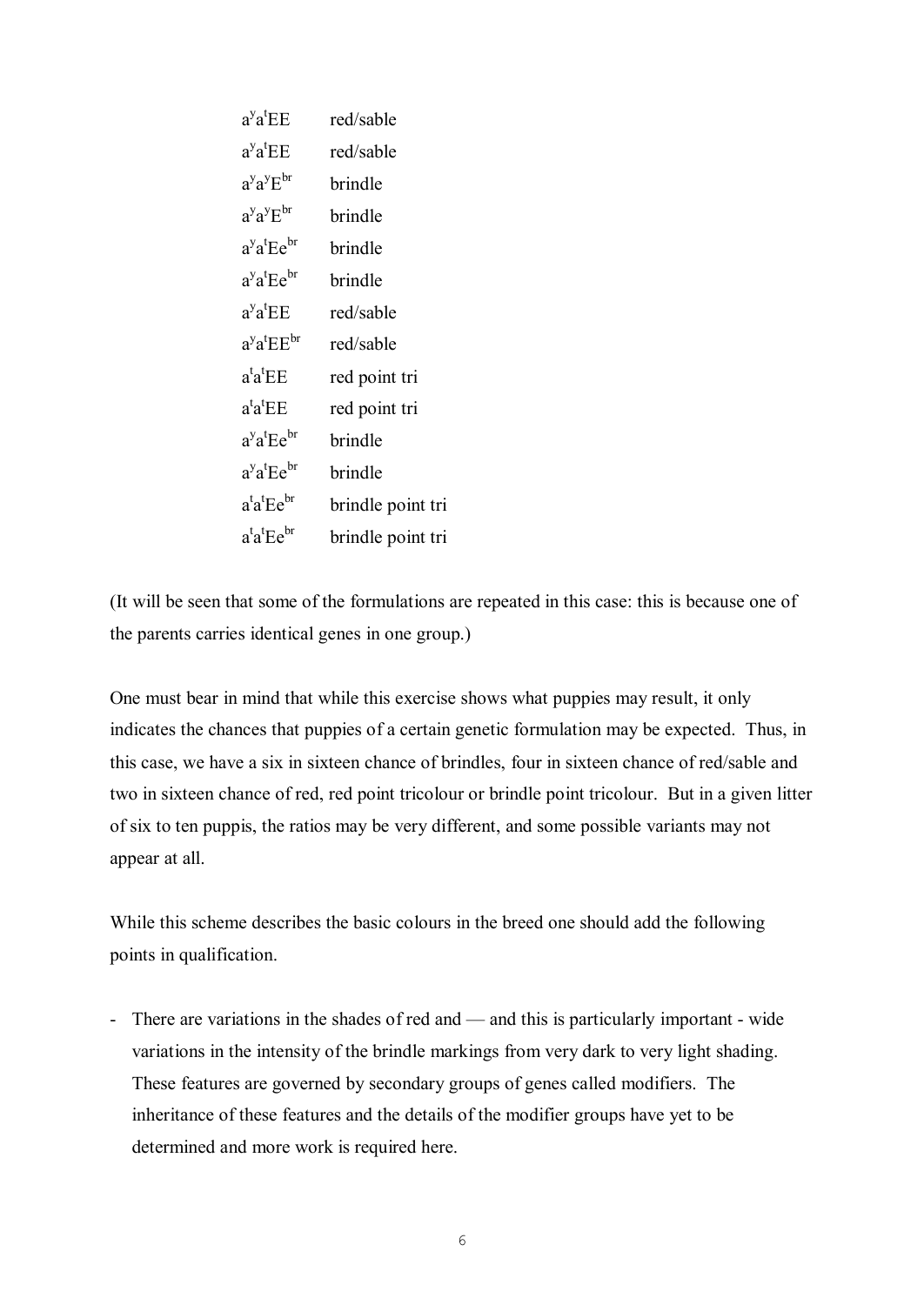- Modifiers are also responsible for the degree of sabling in an  $a^y a^t \text{EE}$  dog. Such dogs may vary from almost clear red to quite heavily marked sable. If a sable is heavily marked then it is certain the dog carries  $a^t$ . But dogs which are reasonably described as red may carry  $a^t$ too. The test is in the offspring produced. The inheritance of this feature also requires further work.
- While there are dogs in the breed which are reasonably described as black, I contend that they are either a very dark brindle, or a tricolour with very dark brindle points. The former will usually show some brindling on the back. The latter will have a black back, but brindling will usually be found on the face and more particularly on the limbs. The observed breeding patterns support this view.
- In the Pembroke Corgi one frequently sees a tricolour with a black saddle, the remainder of the dog being red - and of course with white markings. I have never seen and do not know of this pattern in the Cardigan Corgi.

# **The S Group**

The S group controls the white markings. There are several genes present, given in the order of dominance. However, the dominance is not very clear and dogs which carry two differing genes may show a median condition. S gives very little white marking, perhaps a spot on the chest and white on the toes; s<sup>i</sup> allows larger areas of white on chest, muzzle, head, neck, legs, flanks and tail tip:  $s^P$  produces separated patches of colour in an otherwise white coat:  $s^w$ produces extreme piebald with only a few patches of colour, generally around the eyes and on the ears.

The British standard for the Cardigan Corgi states that white should not predominate in the coat:  $s^P s^P$ ,  $s^P s^W$  and  $s^w s^w$  dogs are therefore not shown. They are known and called 'whiteleys'. The  $s^P$  and  $s^W$  genes can be carried through generations and whiteleys produced from normally marked dogs. The early brood bitch Cassie was white with brindle eye patches and ears.

7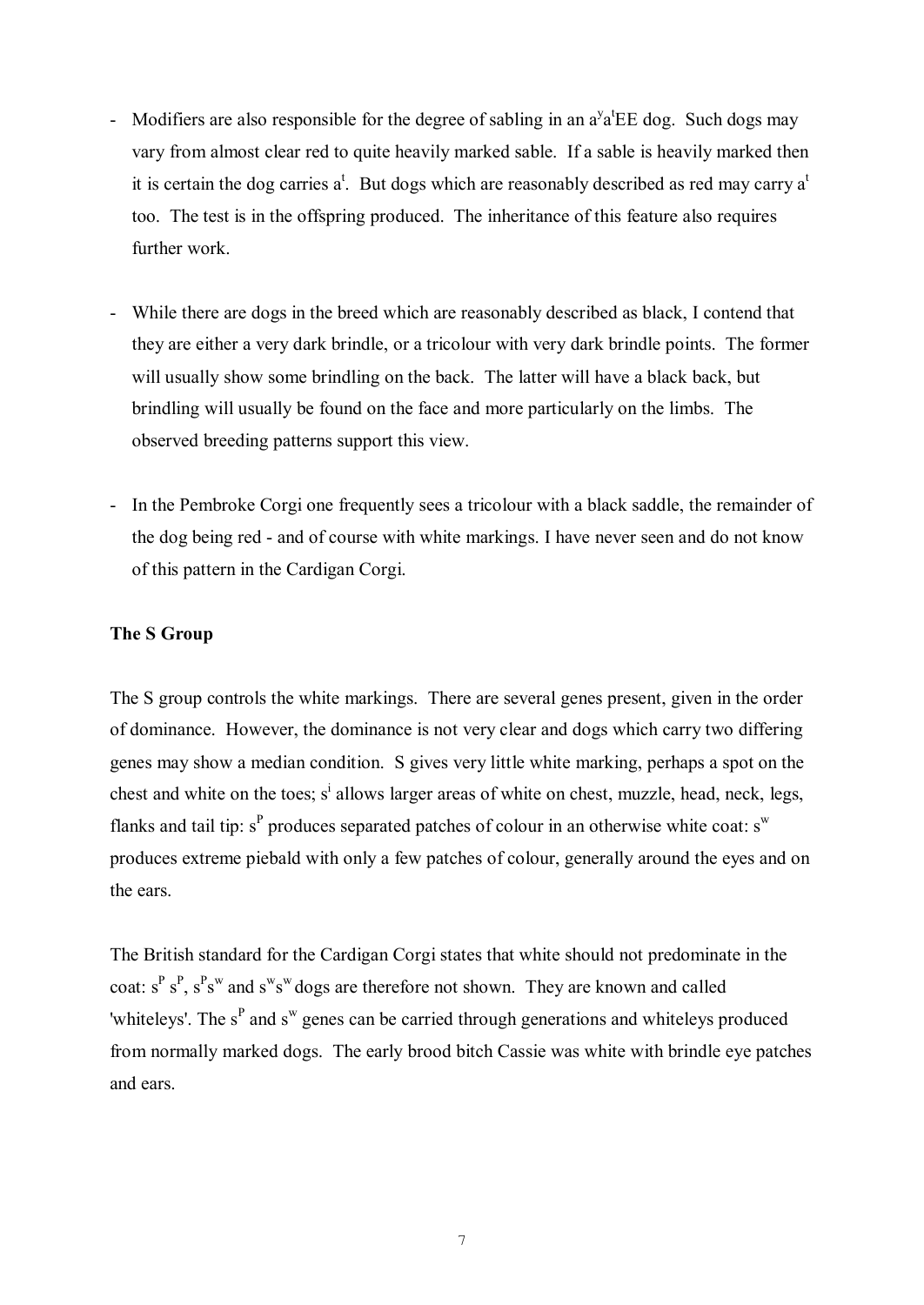The precise details of white markings are probably controlled by modifier genes, and some patterns of white markings frequently recur. Apart from the frequent white blaze and white collar, the 'one long sock and one short sock' marking on the front legs is a commonly found pattern.

### **The T Group**

The T group contains two genes: T produces ticking while t produces clear white: T is dominant. Ticking is usually found on the white on the feet and muzzle; I have never seen it on the chest nor on the collar, which is probably an extension of the chest area. The ticking matches the coat colour in a brindle and in a red; in a tricolour it matches the colour of the points, i.e. red in a red point and the appropriate shade in a brindle point. Ticking is a minor point of colouring, of so little significance that it is seldom noted.

### **The M Group**

This group contains two genes: M produces dilution of dark pigment to blue leaving some patches unaffected: m produces normal coat colour: M is dominant.

The blue merle Cardigan is essentially a modified tricolour. A normal tricolour carries two m genes. A blue merle carries the genes Mm. Blue merles frequently have the iris of one or both eyes partially or completely marked with white patches: the eyesight is quite normal. A blue merle may have red points if the foundation is a red point tricolour, and carries the genes  $a^t a^t$ EEMm, or brindle points, when the dog can appear to be almost totally blue - it carries the genes  $a^t a^t E e^{b r} M m$  or  $a^t a^t e^{b r} M m$ . Red in the undercoat may show through the blue.

It is the usual practice to mate blue merle with tricolours, producing blue merle and tricolour offspring. In describing this we need only be concerned with the M group. We have

 $\text{Mm (blue) x mm (tri)} \rightarrow \text{Mm (blue)} + \text{mm (tri)}$ 

If two blue merles are mated we have

Mm (blue) x Mm (blue)  $\rightarrow$  mm (tri)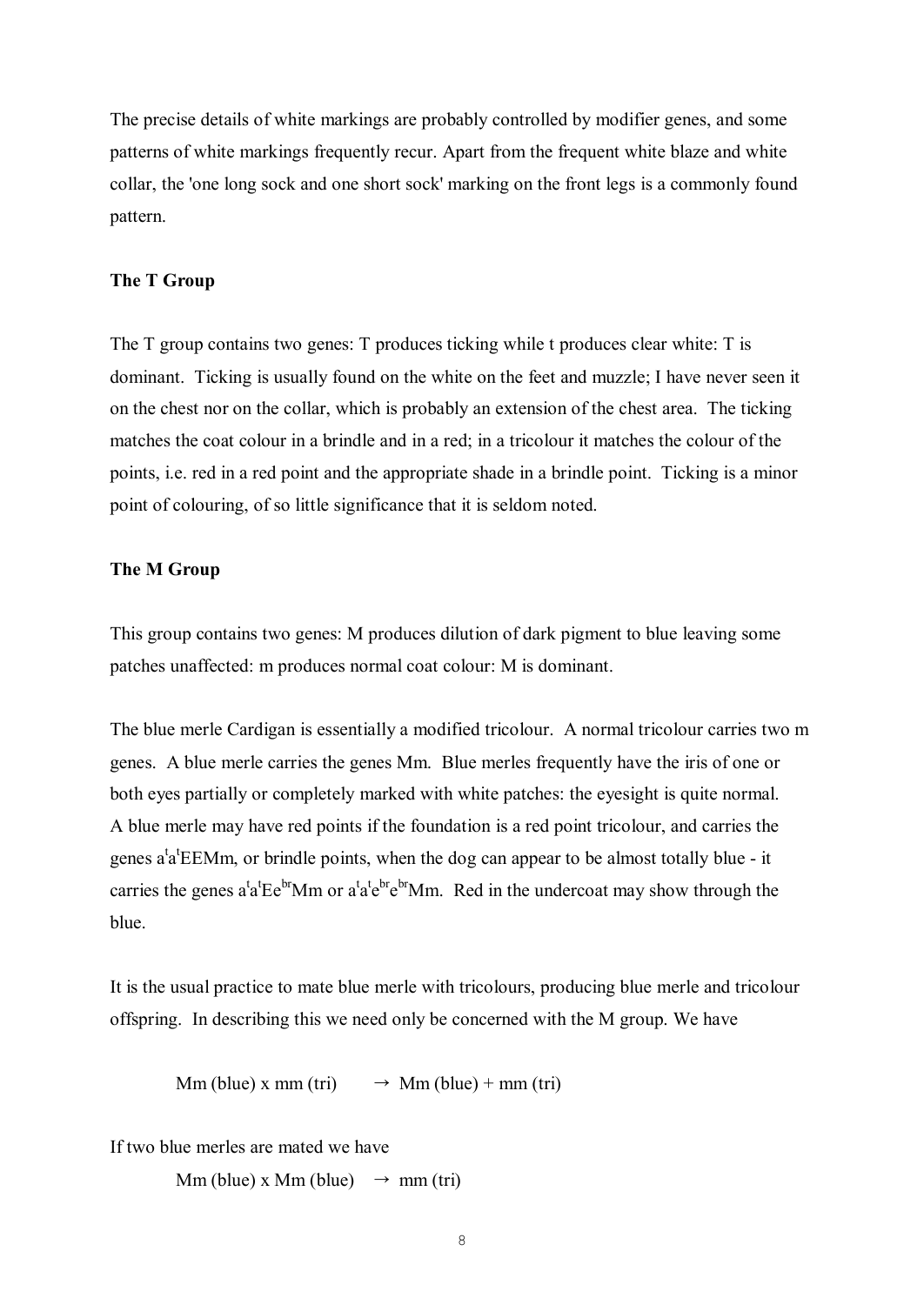$$
\rightarrow \text{Mm (blue merle)}
$$
  

$$
\rightarrow \text{MM}
$$

Dogs carrying two M genes, MM, are blue merles, but will frequently be marked with large areas of white (this is not to be confused with the action of the S group genes) and may suffer from defective development of the eyes and/or defective hearing. In other breeds which have the blue merle colour it has been shown that the proportion of MM dogs from such matings is significantly lower than one would expect, indicating that the MM foetus may be reabsorbed. The same must be true of the Cardigan but numbers are probably too small to establish reliable statistics.

This mechanism of the M and m inheritance accounts for one of the other 'rules' of colour breeding. A tricolour dog can be mated with colours other than blue merle and will not produce blue merle offspring; he cannot do so, even if one or both of his parents were blue merles, because he does not carry the M gene. To produce blue merles, he must be mated to a blue merle, or to a dog carrying the M gene.

Dogs other than blue merles can carry the M gene, that is dogs other than  $a^t a^t$  dogs. If the basic coat colour would have carried a large amount of dark pigment, the M gene may produce merle patching, but the ground colour will not be blue - such a dog might for example be  $a^y a^t e^{b r} e^{b r} M m$ , where the mm dog would be a brindle. If the basic coat colour carries little dark pigment, there is nothing to show the presence of the M gene. The merling may be apparent in the dark puppy coat in the nest, but not be apparent in the adult coat. An a<sup>y</sup>a<sup>y</sup>EEMm dog would not show merle features. Such animals are produced in matings of blue merles with colours other than tricolour. (Blue merles may sometimes be mated with very dark brindles under the view that they are black.) Clearly dogs which carry the M gene can transmit it, even if the dog's coat colour does not indicate its presence. There are recorded instances in the breed of blue merle stock being produced when neither parent was a blue merle. Quite normal blue merles might be produced from blue merle matings with colours other than tricolours if the mates carry the  $a^t$  gene

 $a^{y}a^{t}EEmm$  (red sable) x  $a^{t}a^{t}EEMm$  (blue merle)

 $\rightarrow$  a<sup>t</sup>a<sup>t</sup>EEMm (blue merle)  $\rightarrow$  a<sup>t</sup>a<sup>t</sup>Eemm (tri)